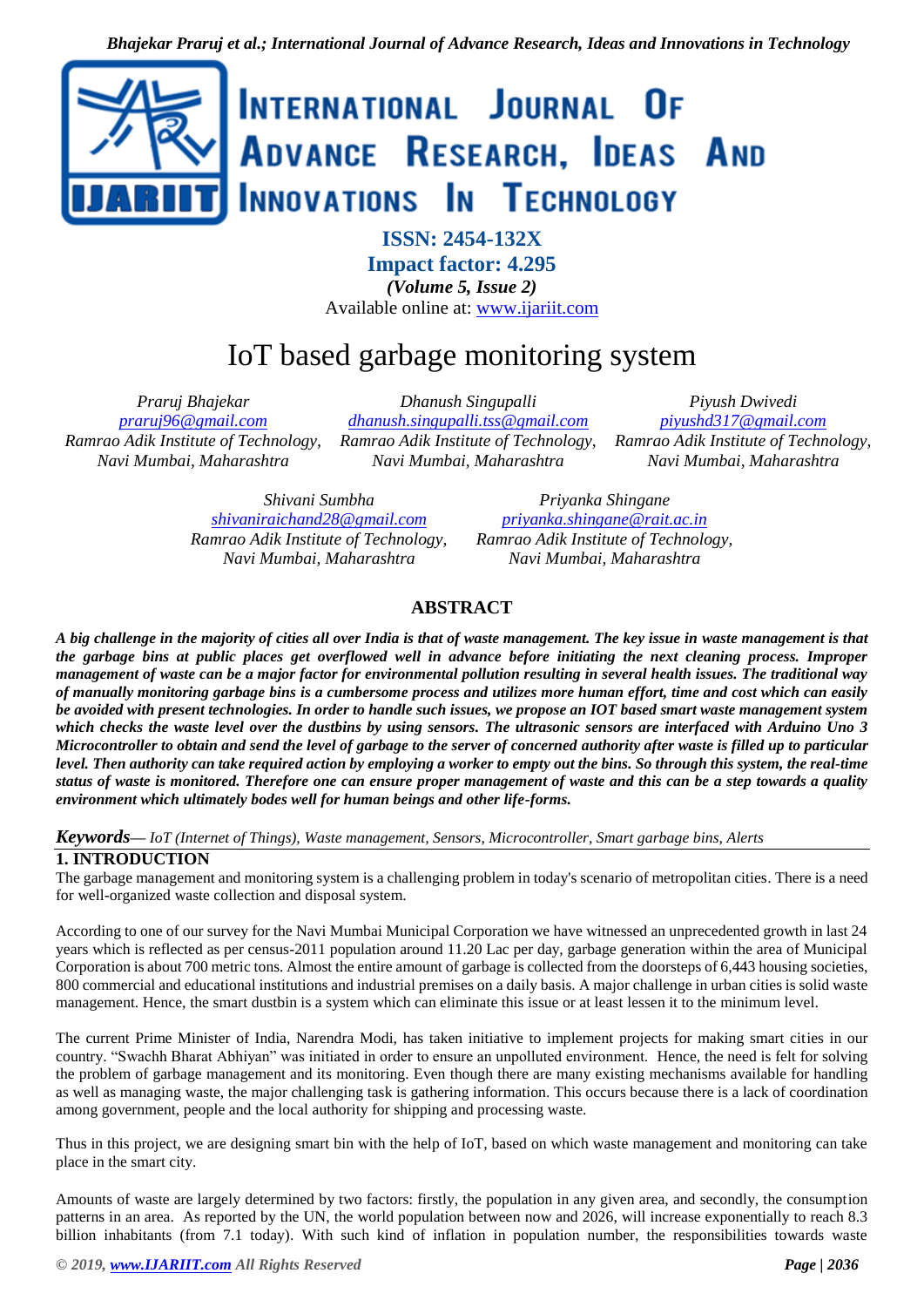## *Bhajekar Praruj et al.; International Journal of Advance Research, Ideas and Innovations in Technology*

management also increase accordingly. Our waste administration frameworks and our economic situations make us unequipped for taking care of the developing measures of waste.

So unless a new paradigm of global cooperation and governance is adopted, a tidal wave of uncontrolled dumpsites will be the sole waste management method, especially in our country, which as seen is not the best way to go.

## **2. LITERATURE SURVEY**

The rise in population has increased waste generation manifoldly, therefore, it is necessary to have in cities, a waste management system implemented effectively and efficiently. There were various methodologies put forward for implementation, of which some were successfully implemented and some were not. So a survey regarding different proposals was done to know about the existing systems.

The main objective is to collect information regarding solid waste collection and transportation in Ipoh and recommend a proper optimization plan which emphasizes on recycling of generated solid waste. The new optimized plan involves deciding a systematic route. Time, crew and vehicles for collection of recyclables were suggested via the application of Geographical Information System (GIS). This route will be nothing but a well-defined pathway for the system to be executed and accomplish smoothly and on time.

The paper proposed method in which ultrasonic sensors (as primary sensors) are used to sense the extent of scrap in bin and load cell is used as a secondary sensor. If the level sensors for some reason break down then load cell can be used as a reference. When the bin is reaching it's limit GSM send a notification to the server room. This notification contains the coordinate of the bin which is supplied by the GPS module. The microcontroller receives the input from GSM and performs signal processing. The microcontroller communicates to GSM by using UART. The use of weight sensor for detection of the amount of garbage in dustbin will only detect the weight of waste, not how much level it is of. So sometimes this information may not be helpful, depending upon different scenarios.

In this paper [3] garbage management was done in the following way. A dustbin is coherent with a microcontroller based system (such as Raspberry Pi development board), connected to an IR wireless system along with the main system showing the current status of garbage, on a mobile application or a web browser by transmitting data over Wi-Fi. Hence the status will be updated on to the page. Therefore reducing human resources and their efforts and also serving the purpose of making smart cities. Considering the need for modern technology, the smart garbage bin can expensive, also considering the amount of dustbin needed in big cities it might not be feasible for the government body to opt for smart dustbins. The message can be sent directly to the cleaning vehicle instead of the respective authority's office. In such a way garbage bins are managed.

In paper [7] Infrared sensor (IR sensor) is used which is a versatile sensor widely used in various applications, these can detect the level of garbage. The IR sensors emit the light, such type of light is impalpable to the bare eye but the respective components are capable of detecting the rays. The two main components required are an IR transmitter and an IR receiver. On the working principle of IR sensors, we are able to get the levels of waste in the bins. The graphical representation to access the output of the sensor was shown. It gives the output of what amount of garbage is filled. If scrap level in a bin extends the threshold limit, then LED placed at the place of the bin begin to blink. When the blinking LED is clicked, a window opens showing the pinpoint location of the bin and its status along with some data and time when the bin got filled, mobile number and the text to send to the concerned person is made known. But this system does not ensure whether garbage is cleaned or not and transportation cost was one other issue.

In one of the proposed methods RFID technology were used for the collection of information regarding garbage container. The RFID tag has a specific frequency range in which it can be detected by the sensors. When any tag comes under the range of RFID reader, it automatically reads data from the tag, after collecting and the data is processed to obtain a report. The required information is sent via SMS for the worker. The data is sent to a central server, where a database of reports is kept. The system sent the information to the web server as well as the authorized person's mobile phone. RFID has a short range for interception of signals, thus it was not the best way for implementing smart dustbins.

#### **3. PROPOSED SYSTEM**

In the proposed system there are numerous dustbins situated across the city, these dustbins are fixated with a low-cost embedded device which actually assists in keeping track of the quantity of the waste material in the dustbins and a unique alphanumeric identification will be provided for each dustbin in the city so that the task for the concerned worker to identify and know about the whereabouts is simpler.

When the level of waste reaches the predefined threshold limit, the embedded kit which contains an LCD display will show the level of waste, right there on the dustbin and through the GSM or Wi-Fi module, this information will be transmitted to the web server, along with the unique ID provided to each dustbin. These details can be accessed by the concern authorities from their place through the Internet and an immediate notification can be sent to the employee hired for the work to take the necessary action. Due to timely alerts received by both the bodies in charge they can quickly take up the required work. This will help in monitoring the collection of garbage quite efficiently.

The data collected can be useful for any government to know about the waste generation in a particular area, so they can keep track of the type of waste, may derive some pattern, amount of waste etc. Thus measures can be taken to stricken the rules for local people if the waste management is going way out a hand.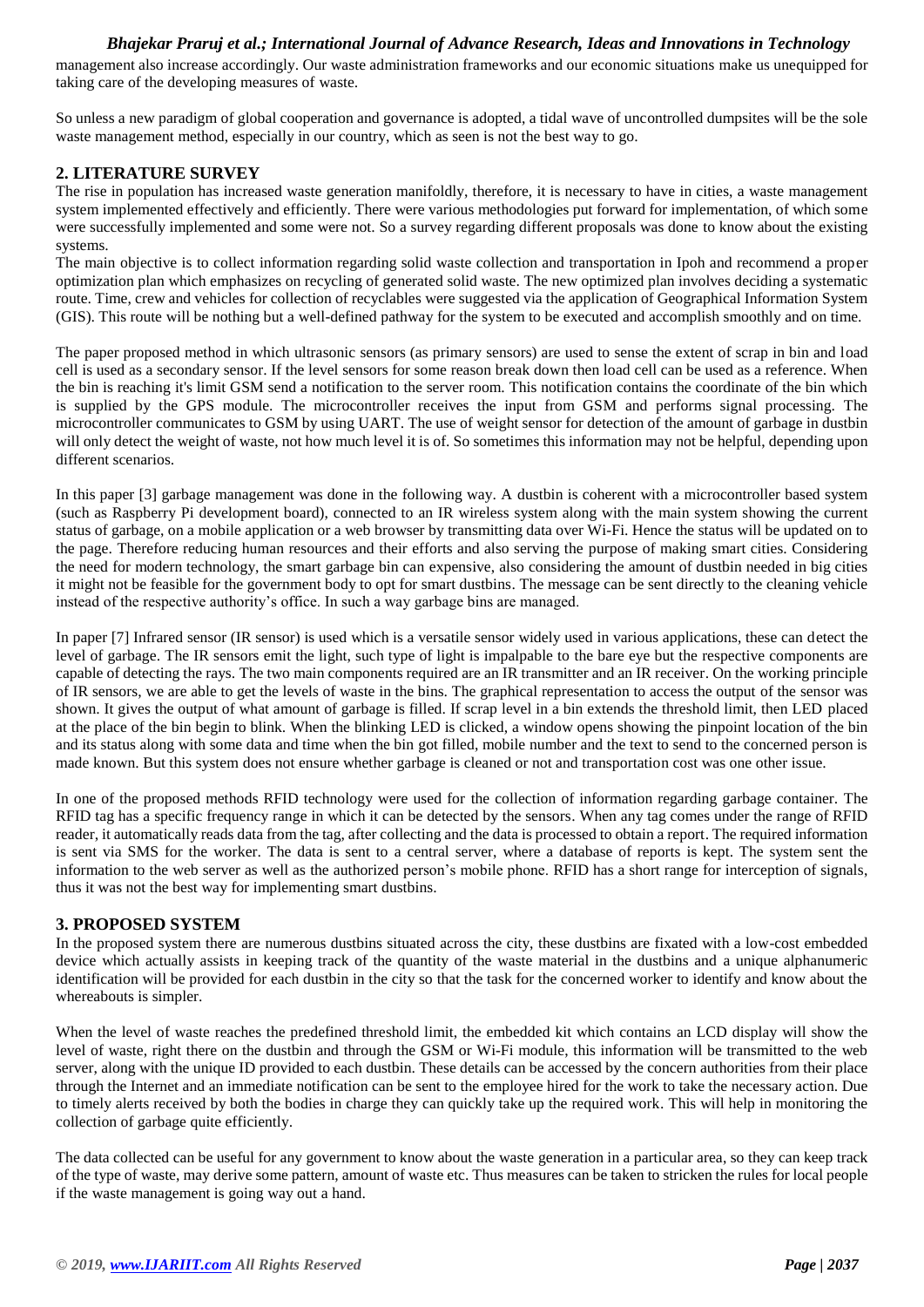*Bhajekar Praruj et al.; International Journal of Advance Research, Ideas and Innovations in Technology*



**Fig. 1: The workflow of the proposed system**

## **4. COMPONENTS OF THE SYSTEM**

#### **4.1 LCD display**

A 16x2 LCD means it can display 16 characters per line and there are 2 such lines. In this LCD each character is displayed in a 5x8 pixel matrix. This LCD has two registers, namely, Command and Data.

#### **4.2 Ultrasonic sensors**

Ultrasonic sound waves are used to measure the distance of an object from the ultrasonic sensors. An ultrasonic sensor uses a transducer to send and receive ultrasonic pulses that relay back information about an object's proximity. High-frequency sound waves reflect from boundaries to produce distinct echo patterns.

#### **4.3 Arduino Uno**

The Arduino Uno is a microcontroller board grounded on the ATmega328 (datasheet). It comprises of 14 digital input/output pins (out of which 6 can be utilized as PWM outputs), 6 analogue inputs, a 16 MHz resonator, facilitation for USB connectivity, a power jack, an ICSP header, and a reset button. Its designs comprise of assistance that supports the microcontroller in every possible way. One has to connect it to a computer with a USB cable or power it with an AC-to-DC adapter or battery in order to work with it.

#### **4.4 Wi-Fi module**

To send a message or to establish a connection with the web server a Wi-Fi module is used, which along with the information gives the location of the dustbin. The Arduino Uno Wi-Fi is an Arduino Uno with an integrated Wi-Fi module. The board is based on the ATmega328P with an ESP8266 Wi-Fi Module integrated.

#### **4.5 Web Server**

An android application is used by the user to access the information like latitude, longitude, volume and weight of the bin. This information is also represented on the web server and is stored in the database.

The design of the dustbin will be such that it is of 1m-1.4m in length, dustbin will have a front opening for the people to throw in the waste. The embedded kit containing the components is placed under the lid.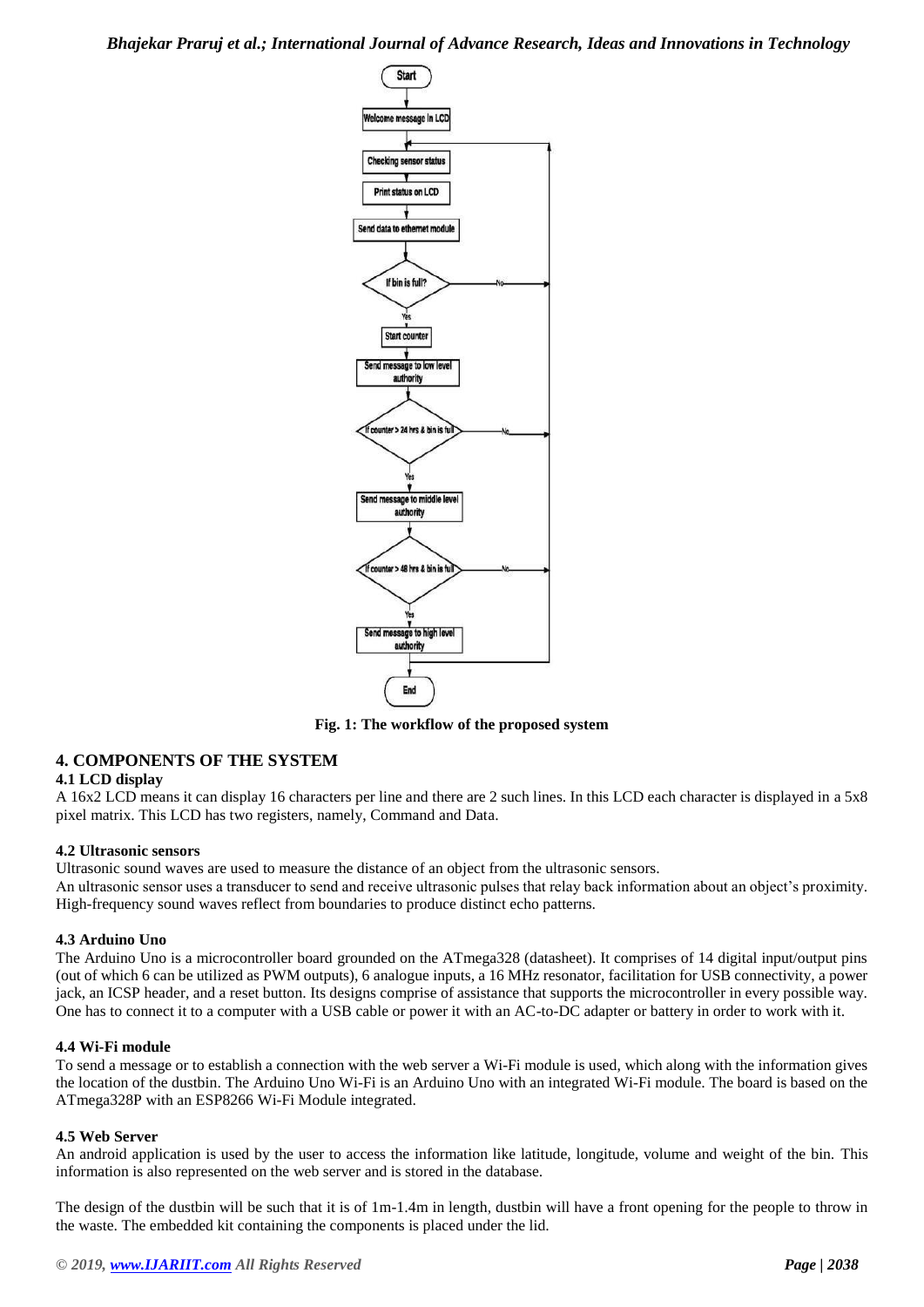## *Bhajekar Praruj et al.; International Journal of Advance Research, Ideas and Innovations in Technology*



**Fig. 2: Components of garbage monitoring system with the data flow**

#### **5. RESULT**

The following are the results obtained from this work.

- Waste level detection inside the dustbin.
- Transmit the information wirelessly to the concerned person.
- The data can be accessed at any time and from anywhere.
- The real-time data transmission and access.
- Avoids the overflow of the dustbin.

This IoT beached waste management is very useful for smart cities in diverse aspects. We have seen that in cities, there are dissimilar dustbins located in different areas and dustbins become overflown many times and the concerned people do not get information about this on time. Our system is designed to crack this issue and will offer complete details of the dustbins located in different areas throughout the city. The Allocated authority can access the information from anywhere and anytime to get the details. Accordingly, they can revenue the decision on this immediately.

| <b>HOME</b>  | <b>LOCATION</b>         |                                                                                                                                                                | & officer | LOGOUT |  |
|--------------|-------------------------|----------------------------------------------------------------------------------------------------------------------------------------------------------------|-----------|--------|--|
|              |                         | <b>GARBAGE MONITORING SYSTEM</b><br>DEPARTMENT OF INFORMATION TECHNOLOGY                                                                                       |           |        |  |
| Select list: |                         |                                                                                                                                                                |           |        |  |
| DUSTBIN_1    |                         |                                                                                                                                                                |           | ٠      |  |
|              |                         | SENSOR-ULTRASONICI<br>SENSOR ULTRASONIC2<br>20<br>80.0<br>CapacityLevel(%)<br>Capacityl evel(50)<br>100<br>$\alpha$<br>100<br>$\circ$<br><b>Highsharts.com</b> |           |        |  |
|              | <b>LEVEL OF DUSTBIN</b> |                                                                                                                                                                |           |        |  |
| c III        |                         | <b>MEDIUM</b><br><b>FULL</b><br>LOW                                                                                                                            |           |        |  |

**Fig. 3: Web View of the person in charge (Result)**

|                                       | 10:10 日回日 9                | ◎ 四日 2 2 87% |   |
|---------------------------------------|----------------------------|--------------|---|
| $\leftarrow$                          | 080001                     | ⊜            | E |
|                                       |                            |              |   |
|                                       |                            |              |   |
|                                       |                            |              |   |
|                                       |                            |              |   |
|                                       |                            |              |   |
|                                       |                            |              |   |
|                                       | Fri 1:15PM                 |              |   |
| $\begin{array}{c} \hline \end{array}$ | this is test message, test |              |   |
|                                       | 9:32 AM                    |              |   |
| $\Box$                                | DUSBIN IS FULL COLLECT IT  |              |   |
|                                       | Send message               | ∩⊧           | ∍ |

**Fig 4: Message received by the worker**